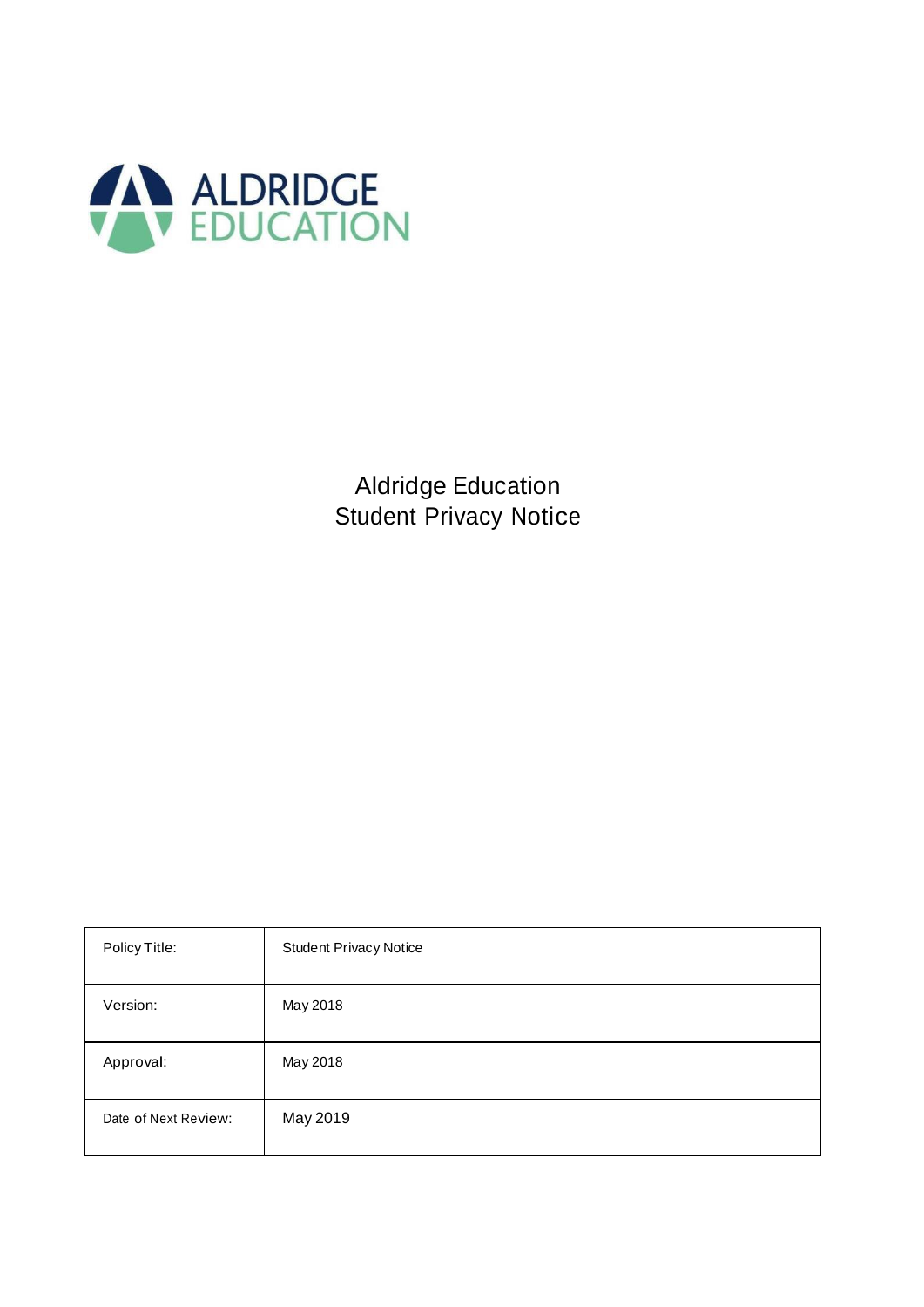# Student Privacy Notice

We hold personal data about students to support teaching and learning, to provide pastoral care and to assess how the academy is performing. We may also receive data about students from other organisations including, but not limited to, other schools, local authorities (LA) and the Department for Education (DfE).

The categories of student information that we collect, hold and share include:

- Personal information (such as name, unique pupil number and address)
- Characteristics (such as ethnicity, language, nationality, country of birth and free school meal eligibility)
- Attendance information (such as sessions attended, number of absences and absence reasons)
- **Relevant medical information**
- Behavioural information / Exclusions
- Academic progress and Assessment Information
- **Special Educational Needs Information**
- Use of the IT School Services (to ensure their safe and appropriate use)
- Biometric information (cashless catering)
- CCTV footage

Why we collect and use this information We use the student data:

- to support student learning
- to monitor and report on student progress
- to provide appropriate pastoral care
- to assess the quality of our services
- to be able to administer academy IT services
- to comply with the law regarding data sharing
- to safeguard our students

The lawful basis on which we use this information

We collect and use student information under Article 6, and Article 9 where data processed is special category data from the GDPR - from 25 May 2018 and for data collection purposes under the Education Act

1996 - https:[//www.gov.uk/education/data-collection-and-censuses-for-schools](http://www.gov.uk/education/data-collection-and-censuses-for-schools)

What are the lawful bases for processing?

The lawful bases for processing are set out in Article 6 of the GDPR. At least one of these must apply whenever you process personal data:

(a) Consent: the individual has given clear consent for you to process their personal data for a specific purpose.

(b) Contract: the processing is necessary for a contract you have with the individual, or because they have asked you to take specific steps before entering into a contract.

(c) Legal obligation: the processing is necessary for you to comply with the law (not including contractual obligations).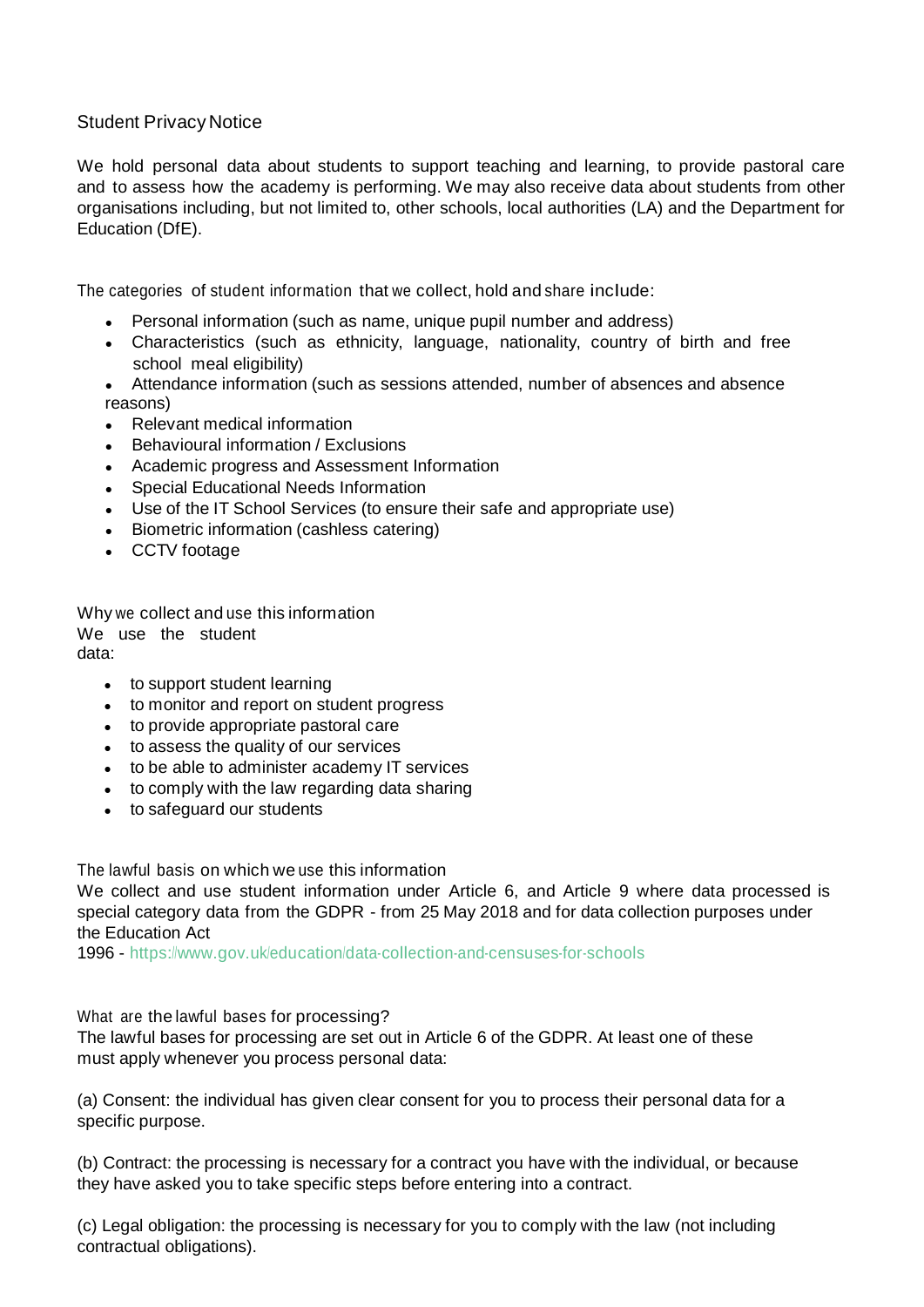(d) Vital interests: the processing is necessary to protect someone's life.

(e) Public task: the processing is necessary for you to perform a task in the public interest or for your official functions, and the task or function has a clear basis in law.

(f) Legitimate interests: the processing is necessary for your legitimate interests or the legitimate interests of a third party unless there is a good reason to protect the individual's personal data which overrides those legitimate interests. (This cannot apply if you are a public authority processing data to perform your official tasks.)

The academy has drafted a number of policies to ensure all staff, trustees and governors are aware of their responsibilities and outlines how the academy complies with the following core principles of the GDPR.

## Collecting student information

Whilst the majority of student information you provide to us is mandatory, some of it is provided to us on a voluntary basis. In order to comply with the General Data Protection Regulation, we will inform you whether you are required to provide certain student information to us or if you have a choice in this.

## Storing student data

Where information forms part of a student's statutory education record (The Education Regulations 2005 SI

2005 No. 1437), the academy will retain the information for 25 years from the child's date of birth. Other information will be retained only where it is required to perform our legal obligations or where it is retained to safeguard and promote the welfare of children <http://www.legislation.gov.uk/uksi/2005/1437/made>

Who we share student information with We routinely share student information with:

- schools that the student attends after leaving us
- our local authority
- Aldridge Education
- the Department for Education (DfE)
- $\bullet$  the NHS

Why we share student information

We do not share information about our students with anyone without consent unless the law and our policies allow us to do so.

We share students' data with the Department for Education (DfE) on a statutory basis. This data sharing underpins school funding and educational attainment policy and monitoring.

We are required to share information about our student with the (DfE) under regulation 5 of The **Education** 

(Information About Individual Pupils) (England) Regulations 2013.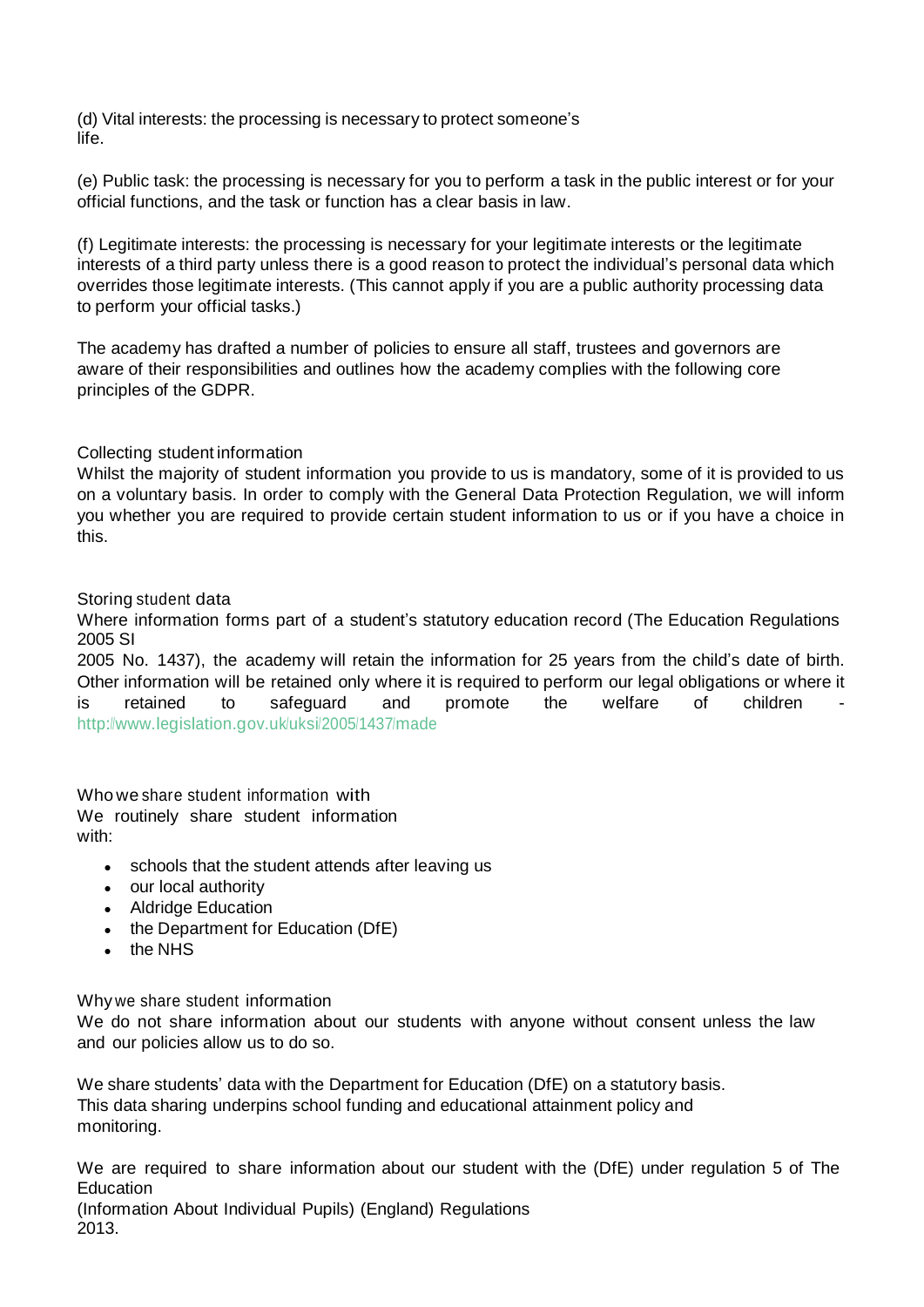Data collection requirements:

To find out more about the data collection requirements placed on us by the Department for Education (for example; via the school census) go to: <https://www.gov.uk/education/data-collection-and-censuses-for-schools>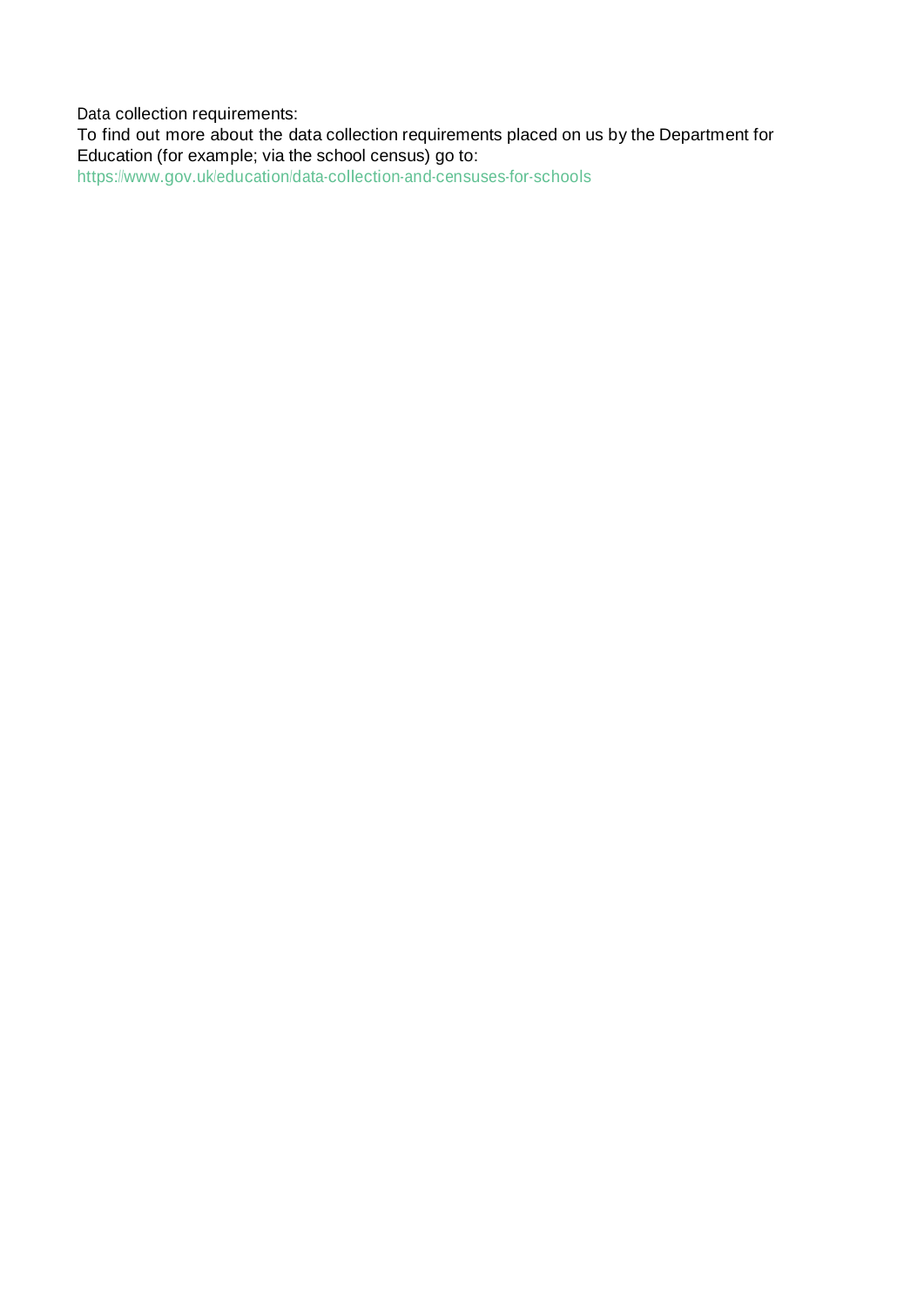# Youth support services

#### Students aged 13+

Once our students reach the age of 13, we also pass student information to our local authority and/or provider of youth support services, as they have responsibilities in relation to the education or training of

13-19 year olds under section 507B of the Education Act 1996.

This enables them to provide services as follows:

- youth support services
- careers advisers

A parent or guardian can request that only their child's name, address and date of birth is passed to their local authority or provider of youth support services by informing us. This right is transferred to the child/student once they reach the age of 16.

Students aged 16+

We will also share certain information about students aged 16+ with our local authority and/or provider of youth support services, as they have responsibilities in relation to the education or training of 13-19 year olds under section 507B of the Education Act 1996. This enables them to provide services as

follows:

- post-16 education and training providers
- youth support services
- careers advisers

For more information about services for young people, please visit our local authority website.

## The National Pupil Database (NPD)

The NPD is owned and managed by the Department for Education and contains information about students in schools in England. It provides invaluable evidence on educational performance to inform independent research, as well as studies commissioned by the Department. It is held in electronic format for statistical purposes. This information is securely collected from a range of sources including schools, local authorities and awarding bodies.

We are required by law, to provide information about our students to the DfE as part of statutory data collections such as the school census and early years' census. Some of this information is then stored in the NPD. The law that allows this is the Education (Information About Individual Pupils) (England) Regulations 2013

.

To find out more about the NPD, go to:

[https://www.gov.uk/government/publications/national-pupil-database-user-guide-and-supportin](https://www.gov.uk/government/publications/national-pupil-database-user-guide-and-supporting-information) [g](https://www.gov.uk/government/publications/national-pupil-database-user-guide-and-supporting-information)[information](https://www.gov.uk/government/publications/national-pupil-database-user-guide-and-supporting-information)

The Department for Education may share information about our students from the NPD with third parties who promote the education or well-being of children in England by:

• conducting research or analysis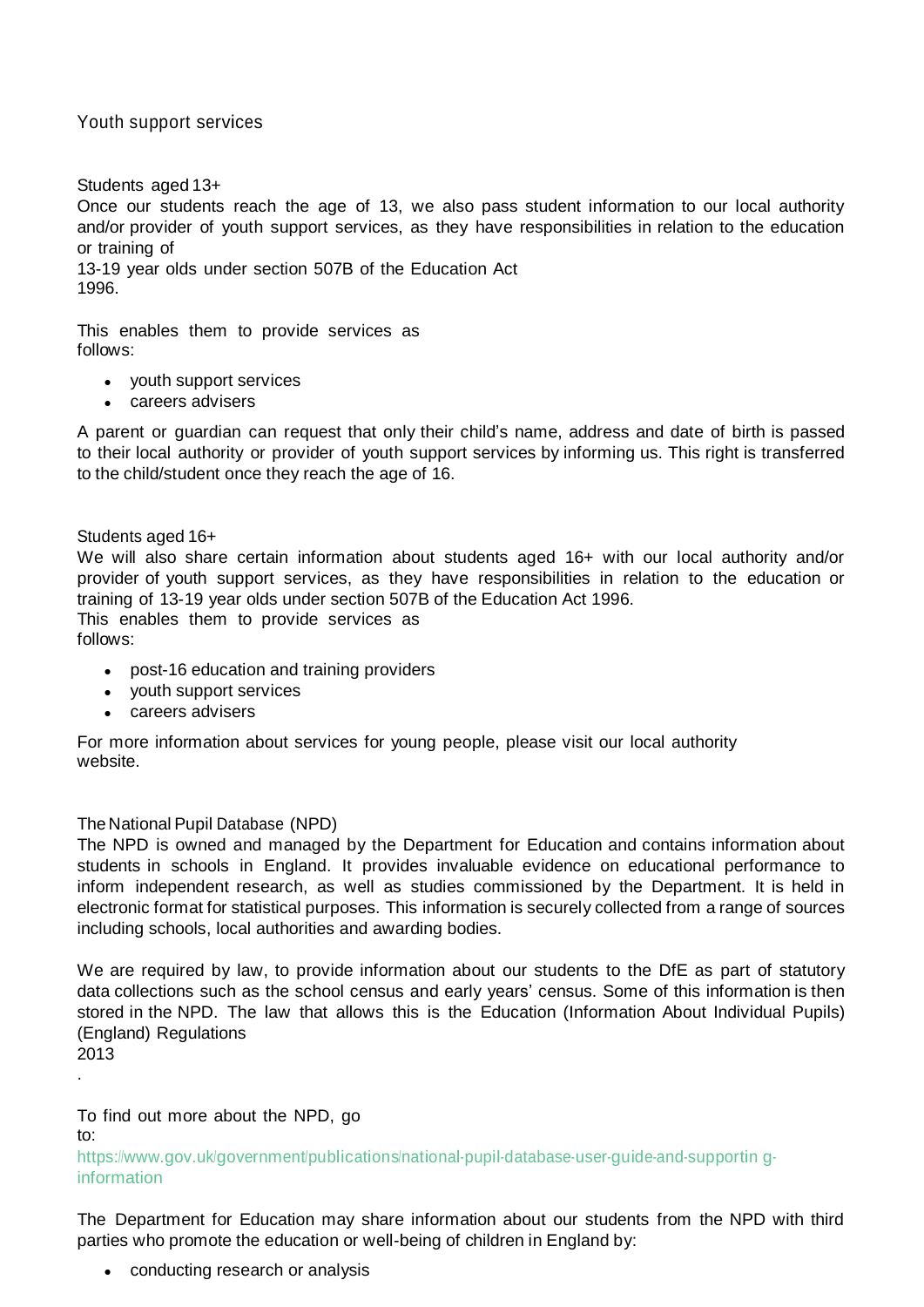- producing statistics
- providing information, advice or guidance